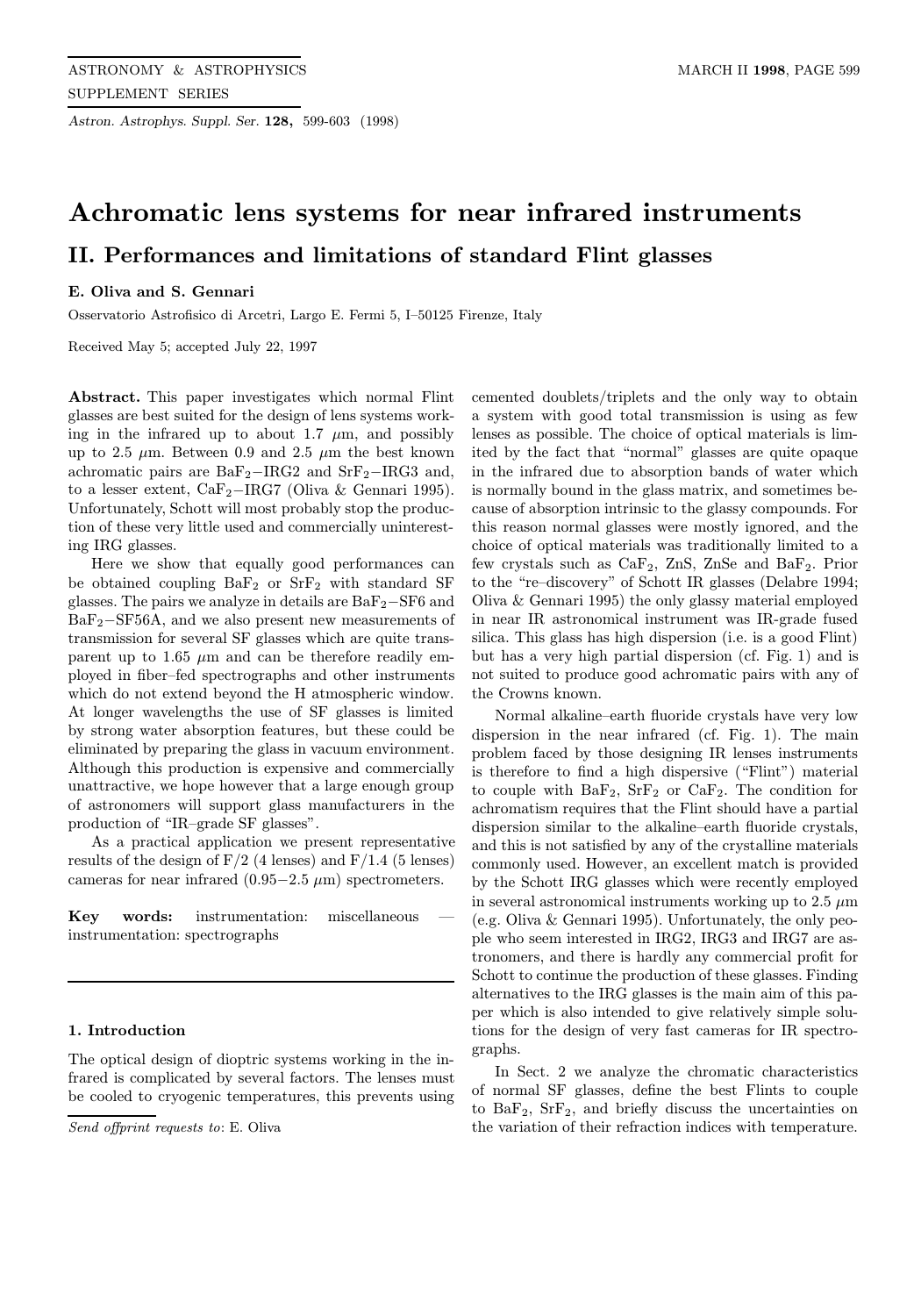

Fig. 1. Plot of the NIR partial dispersion  $P = [n(1.5) - n(2.5)]/[n(0.95) - n(2.5)]$  versus the "NIR Abbe number" $\nu = \frac{n(1.5) - 1}{n(0.95)} - n(2.5)$  Achromatic pairs are those with very similar P and large  $\Delta \nu$ . For clarity, the glass names are without the prefix "SF"

Representative designs of fast cameras for IR spectrographs are discussed in Sect. 3. New measurements of the IR absorption of SF glasses are presented in Sect. 4.

#### 2. The selection of Flint glasses

A convenient way to identify the Flint glasses which couple with the alkaline–earth fluoride Crowns is the standard partial dispersion versus Abbe number plot which is displayed in Fig. 1. The most striking result is that SF6 and IRG2 have very similar chromatic characteristics, while  $SF5$  seems an even better match to  $SrF_2$  than IRG3. Other interesting pairs are  $BaF_2-SF56A$  and  $SrF_2-SFLAA$ .

Here we concentrate on the Flint glasses which couple with BaF<sub>2</sub>. Refraction indices and dispersions at room temperatures are listed in the upper panel of Table 1. The values of  $n$  for SF glasses are computed using the Sellmeier's parameters of the Schott catalog which interpolate measurements from 0.37 to 2.33  $\mu$ m, the extrapolation to  $2.5 \mu m$  should not introduce significant errors.

# 2.1. Temperature dependence of refraction indices

Table 1 (lower panel) also includes optical parameters at cryogenic temperatures. The values for  $BaF<sub>2</sub>$  are based on the accurate measurements by Feldman et al. (1979) which tabulate  $dn/dT$  at 0.46, 0.63, 1.15, 3.39, 10.6  $\mu$ m and many temperatures between  $+200$  and  $-180$  °C. The



Fig. 2. Solid lines: predicted variation of refractive index between room and cryogenic temperatures ( $\Delta n=$  $n(-200 °C)-n(25 °C)$ . The curves are based on the T–dependent, Sellmeier equation (Eq. 2) whose parameters are taken from the Schott catalog (cf. Sect. 2). The dashed lines is the value for IRG2 estimated by Doyon et al. (1995) and also confirmed within  $\pm 10^{-4}$  by direct measurements (van Dijsseldonk 1995)

resulting refraction indices at −200 °C can be conveniently fitted with a two terms Sellmeier's formula which yields

$$
n(\text{BaF}_2 - 200 \text{ °C}) = \frac{1.158534\lambda^2}{\lambda^2 - .0846639^2} + \frac{4.056181\lambda^2}{\lambda^2 - 47.54707^2} \lambda \ge 0.46 \text{ }\mu\text{m}. \tag{1}
$$

For the Flint glasses we use the Schott formula

$$
\Delta n(\lambda, T) = \frac{n^2(\lambda, T_0) - 1}{2n(\lambda, T_0)} \left( D_0 \Delta T + D_1 \Delta T^2 + D_2 \Delta T^3 + \frac{E_0 \Delta T + E_1 \Delta T^2}{\lambda^2 - \lambda_{\text{TK}}^2} \right)
$$
(2)

and the  $D_0$ ,  $D_1$ ,  $D_2$ ,  $E_0$ ,  $E_1$ ,  $\lambda_{TK}$  coefficients from the Schott catalog which are based on data at  $\lambda \leq 1.014 \ \mu m$ and  $T \ge -100$  °C. The values in Table 1 are therefore extrapolated to wavelengths and temperatures for which no measurement exists. However, this should not necessarily introduce large errors because Eq. (2) is based on a physical representation of the glass properties (i.e. the Sellmeier's formula) and the only important uncertainty could be that Eq. (2) does not include the long wavelength resonance which for SF glasses lies at  $\simeq$ 11  $\mu$ m.

The predicted total variation of refraction index with wavelength is plotted in Fig. 2 where we also include IRG2, a glass for which other estimates exist in the literature (see the caption of Fig. 2). The main result is that  $dn/dT$  is small for glasses, the variation of dispersion is also very low and in practice negligible. This is confirmed by our detailed designs (Sect. 3) where we find that the same systems also give excellent images if the SF glasses have  $\Delta n = -2$  10<sup>-4</sup> at all wavelengths, the only modification required is to refocus the array by a few  $\times$  10  $\mu$ m.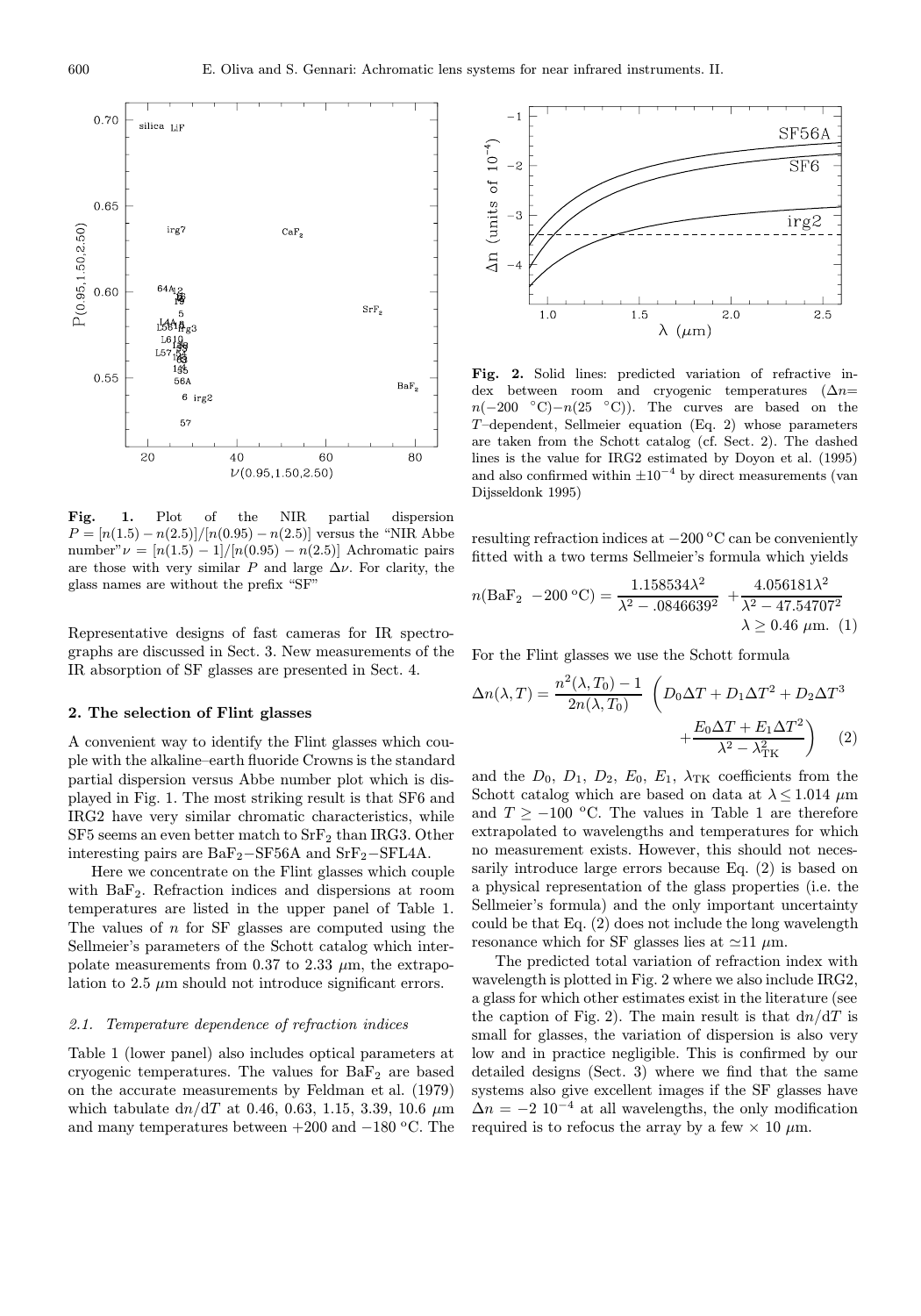

Fig. 3. Layout and ray tracing of  $F/2$  and  $F/1.4$  near-IR cameras. Spot diagrams and encircled energies are displayed in Figs. 4, 5 while the details of the design are listed in Table 2

In short, the information presently available on SF glasses is probably enough for their use in cryogenic lens systems. However, new measurements of refraction indices at  $\simeq 70$  K and IR wavelengths would be useful, and could be essential for the design of multi–objective systems which do not foresee the possibility of refocusing the array.

## 3. The design of fast cameras for IR spectrographs

The combination of large telescopes and IR arrays with small pixels requires that IR spectrometers with a reasonably high throughput (i.e. with few pixels sampling a  $1''$ slit) must have very fast cameras. For example, an instrument equipped with the Rockwell  $1024^2$  array (18.5  $\mu$ m pixel size) and intended to work on a 8m class telescope with a 1" slit sampled by 4 pixels must have a  $F/2$  camera, while a much more extreme  $F/1.4$  system is necessary to obtain 3 pixels/arcsec. The results presented here indicate that these types of cameras are relatively easy to design when  $BaF_2-SF$  pairs are adopted.

Representative solutions for  $F/2$  and  $F/1.4$  systems are shown in Fig. 3, the spot diagrams and encircled energies are displayed in Figs. 4, 5 while the details of the lenses are listed in Table 2. In these designs we assumed a "typical"  $\oslash$  100 mm collimated (parallel) beam allowing for about 200 mm free space between the pupil image and the first optical surface. Note that the cameras were not optimized



Fig. 4. Monochromatic spot diagrams (neglecting lateral chromatism) at several wavelengths and distances from the array center for the  $BaF_2-SF6$  cameras (Fig. 3), the array is a  $1024^2$  with pixels of 18.5  $\mu$ m. The size of one pixel is indicated by the thick squares, while the larger squares are 2 pixels  $(37 \mu m)$ 

for lateral chromatism because this aberration does not influence the spectrograph performances.

The performances of the BaF2−SF6 cameras are remarkably good and virtually identical to those obtained using  $BaF_2-IRG2$ . The  $BaF_2-SF56A$  combination is also very good for  $\lambda \le 2.2 \mu m$  but not at longer wavelengths where their chromatisms decouple, but this limitation is not important for applications to instruments not extending into the K atmospheric window. As already mentioned in Sect. 2, the image quality is not influenced by the exact behaviour of  $dn/dT$  with wavelength, and any reasonable uncertainty on this parameter can be recovered by simply refocusing the array.

The design of the cameras was somewhat simplified by the use of one aspheric surface on  $BaF_2$ , but this should not be a problem because this material can be quite easily diamond turned. Another potential limitation is the size of the  $BaF_2$  elements, especially in the  $F/1.4$  camera which requires lenses with  $D \gtrsim 180$  mm useful diameters. However, these are not much larger than the  $\oslash$  160 mm BaF<sub>2</sub> aspheric collimator mounted in ISAAC, the ESO infrared instrument for the ESO–VLT 8m telescope (Delabre 1993). We believe therefore that the designs presented here are within the present possibilities of lens manufacturers.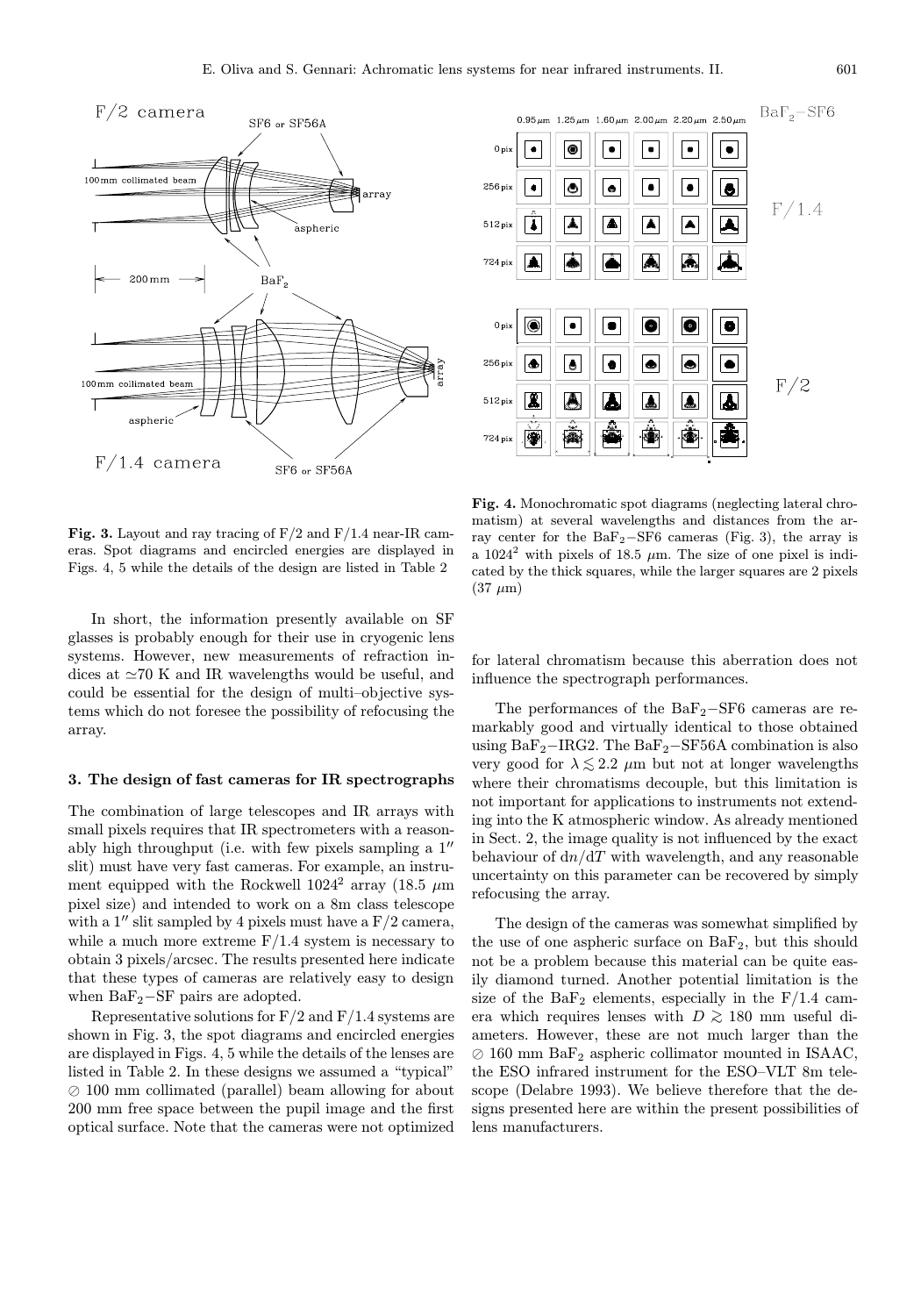| At 25 $\rm{^oC}$                |                                                     |                                                                    |                                                                    |                                                                    |                                      |                                                        |                                                                    |                                      |                                                                                |                                                                         |                                      |  |
|---------------------------------|-----------------------------------------------------|--------------------------------------------------------------------|--------------------------------------------------------------------|--------------------------------------------------------------------|--------------------------------------|--------------------------------------------------------|--------------------------------------------------------------------|--------------------------------------|--------------------------------------------------------------------------------|-------------------------------------------------------------------------|--------------------------------------|--|
| $\lambda$ ( $\mu$ m)            | BaF <sub>2</sub><br>$dn/d\lambda^{(1)}$<br>$\,n$    |                                                                    | SF6<br>$r^{(2)}$<br>$\mathrm{d}n/\mathrm{d}\lambda^{(1)}$<br>$\,n$ |                                                                    | $\boldsymbol{n}$                     | SF <sub>56</sub> A<br>$r^{(2)}$<br>$dn/d\lambda^{(1)}$ |                                                                    |                                      | irg2<br>$r^{(2)}$<br>$\mathrm{d}n/\mathrm{d}\lambda^{(1)}$<br>$\boldsymbol{n}$ |                                                                         |                                      |  |
| 0.9<br>1.2<br>1.5<br>2.0<br>2.5 | 1.46935<br>1.46742<br>1.46622<br>1.46460<br>1.46297 | $-0.00898$<br>$-0.00475$<br>$-0.00350$<br>$-0.00314$<br>$-0.00342$ | 1.77935<br>1.77034<br>1.76490<br>1.75771<br>1.75035                | $-0.04287$<br>$-0.02174$<br>$-0.01567$<br>$-0.01404$<br>$-0.01572$ | 4.78<br>4.58<br>4.47<br>4.47<br>4.60 | 1.76007<br>1.75138<br>1.74604<br>1.73883<br>1.73134    | $-0.04111$<br>$-0.02117$<br>$-0.01553$<br>$-0.01421$<br>$-0.01606$ | 4.58<br>4.45<br>4.43<br>4.52<br>4.70 | 1.86710<br>1.85834<br>1.85301<br>1.84596<br>1.83886                            | $-0.04147$<br>$-0.02126$<br>$-0.01539$<br>$-0.01368$<br>$-0.01499$      | 4.62<br>4.47<br>4.39<br>4.35<br>4.39 |  |
| At $-200$ °C                    |                                                     |                                                                    |                                                                    |                                                                    |                                      |                                                        |                                                                    |                                      |                                                                                |                                                                         |                                      |  |
| $\lambda$ ( $\mu$ m)            | $BaF_2^a$<br>$dn/d\lambda^{(1)}$<br>$\,n$           |                                                                    | $\boldsymbol{n}$                                                   | $SFG^b$<br>$r^{(2)}$<br>${\rm d}n/{\rm d}\lambda^{(1)}$            |                                      | $\boldsymbol{n}$                                       | SF56A <sup>b</sup><br>$r^{(2)}$<br>$dn/d\lambda^{(1)}$             |                                      |                                                                                | $\text{irg}2^b$<br>$r^{(2)}$<br>$dn/d\lambda^{(1)}$<br>$\boldsymbol{n}$ |                                      |  |
| 0.9<br>1.2<br>1.5<br>2.0<br>2.5 | 1.47222<br>1.47029<br>1.46908<br>1.46746<br>1.46582 | $-0.00897$<br>$-0.00477$<br>$-0.00352$<br>$-0.00316$<br>$-0.00344$ | 1.77894<br>1.77005<br>1.76467<br>1.75751<br>1.75017                | $-0.04227$<br>$-0.02151$<br>$-0.01555$<br>$-0.01399$<br>$-0.01570$ | 4.71<br>4.51<br>4.42<br>4.42<br>4.56 | 1.75971<br>1.75112<br>1.74584<br>1.73866<br>1.73118    | $-0.04056$<br>$-0.02096$<br>$-0.01542$<br>$-0.01417$<br>$-0.01604$ | 4.52<br>4.40<br>4.38<br>4.48<br>4.66 | 1.86666<br>1.85798<br>1.85269<br>1.84567<br>1.83857                            | $-0.04107$<br>$-0.02110$<br>$-0.01531$<br>$-0.01365$<br>$-0.01498$      | 4.58<br>4.43<br>4.35<br>4.32<br>4.35 |  |

# Table 1. Refraction indices of  $BaF_2$ and Flint glasses

Notes to Table 1

<sup>(1)</sup> Dispersion, in  $\mu$ m<sup>-1</sup>.

<sup>(2)</sup>  $r =$  glass dispersion/BaF<sub>2</sub> dispersion.

<sup>a</sup> From Eq. (1), based on  $dn/dT$  from Feldman et al. (1979), cf. Sect. 2.

<sup>b</sup> Using the  $D_0$ ,  $D_1$ ,  $D_2$ ,  $E_0$ ,  $E_1$ ,  $\lambda_{TK}$  coefficients from the Schott catalog (cf. Eq. 2).

# Table 2. Details of the cameras<sup>(1)</sup>

#### $F/2$  camera  $F/1.4$  camera

| Surface           | Radius (mm) | Thickness (mm)   | material         | Surface           | Radius (mm)    | Thickness (mm)   | material         |
|-------------------|-------------|------------------|------------------|-------------------|----------------|------------------|------------------|
|                   |             |                  |                  |                   |                |                  |                  |
| Source            | $\infty$    | $\infty$         |                  | Source            | $\infty$       | $\infty$         |                  |
| Stop              | $\infty$    | 200              |                  | Stop              | $\infty$       | 200              |                  |
| Lens 1            | 91.6531     | 40.00            | BaF <sub>2</sub> | Lens <sub>1</sub> | $-1843.86^{b}$ | 30.45            | BaF <sub>2</sub> |
| Lens $1$          | 1944.23     | 4.761            |                  | Lens 1            | $-248.078$     | 26.28            |                  |
| Lens 2            | 605.277     | 7.823            | SF <sub>6</sub>  | Lens $2$          | $-489.278$     | 10.00            | SF <sub>6</sub>  |
| Lens 2            | 167.455     | 3.000            |                  | Lens 2            | 345.473        | 29.56            |                  |
| Lens $3$          | 116.127     | 26.62            | BaF <sub>2</sub> | Lens <sub>3</sub> | $-4226.46$     | 49.88            | BaF <sub>2</sub> |
| Lens $3$          | $152.138^a$ | 145.8            |                  | Lens <sub>3</sub> | $-127.895$     | 85.98            |                  |
| Lens <sub>4</sub> | 57.9477     | 40.00            | SF <sub>6</sub>  | Lens <sub>4</sub> | 178.691        | 50.00            | BaF <sub>2</sub> |
| Lens $4$          | 48.2670     | 15.00            |                  | Lens $4$          | $-348.386$     | 71.84            |                  |
| array             | $\infty$    | $\boldsymbol{0}$ |                  | Lens $5$          | 71.5761        | 46.59            | SF <sub>6</sub>  |
|                   |             |                  |                  | Lens 5            | 43.6675        | 19.41            |                  |
|                   |             |                  |                  | array             | $\infty$       | $\boldsymbol{0}$ |                  |

Notes to Table 2

 $(1)$  All values are at  $-200$  °C.

<sup>a</sup> Aspheric,  $A = 3.216 \cdot 10^{-7}$ ,  $B = 5.426 \cdot 10^{-11}$ ,  $C = -6.352 \cdot 10^{-15}$ ,  $D = 5.526 \cdot 10^{-18}$ 

<sup>b</sup> Aspheric,  $A = -1.335 \ 10^{-7}$ ,  $B = -3.606 \ 10^{-12}$ ,  $C = -2.591 \ 10^{-16}$ ,  $D = 2.882 \ 10^{-20}$ .